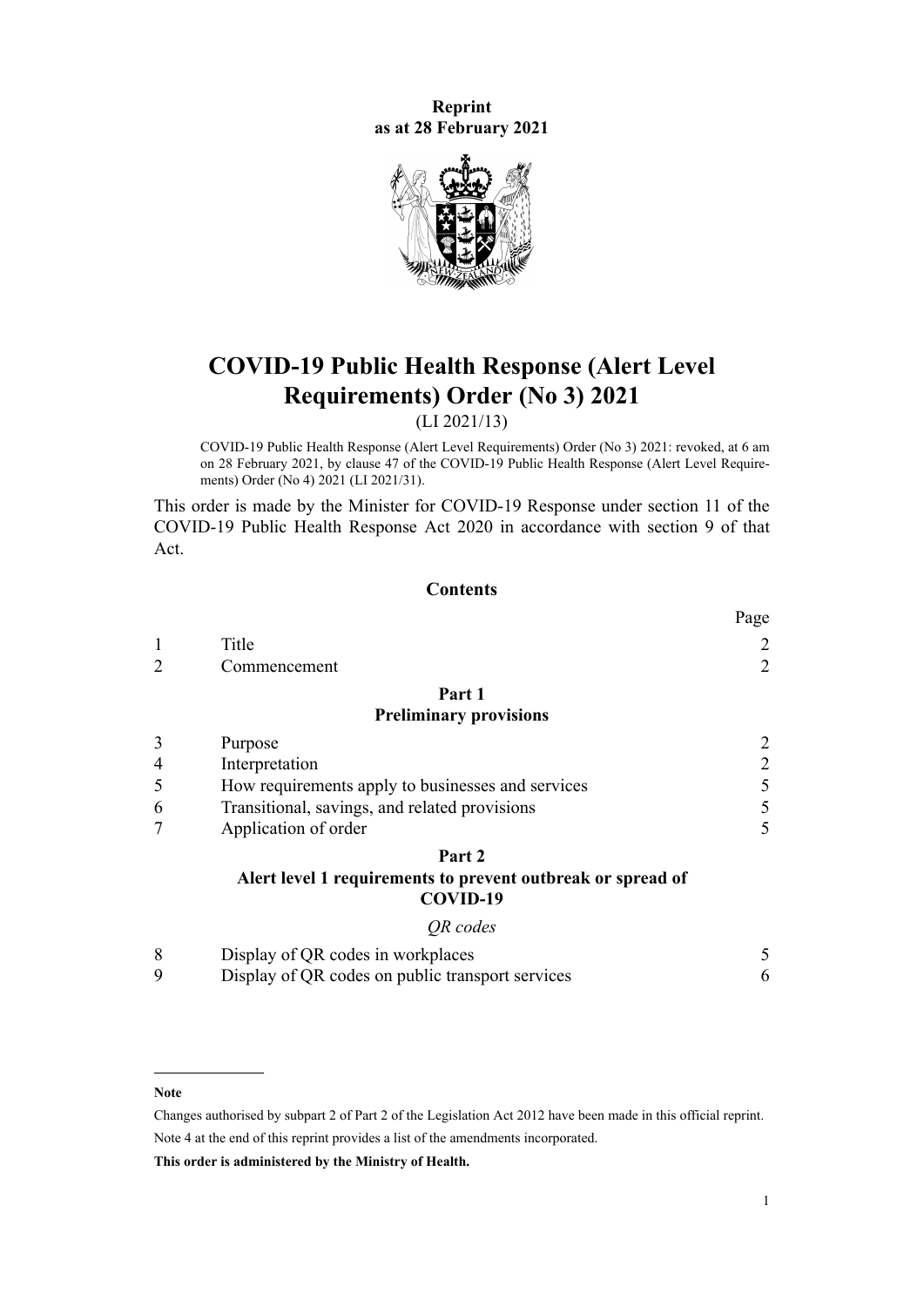<span id="page-1-0"></span>

|                 | <b>COVID-19 Public Health Response (Alert Level</b>                                            | Reprinted as at  |
|-----------------|------------------------------------------------------------------------------------------------|------------------|
| cl <sub>1</sub> | Requirements) Order (No 3) 2021                                                                | 28 February 2021 |
|                 | <i>Face covering requirements on public transport services</i>                                 |                  |
| 10              | Face covering requirements on public transport services                                        | 6                |
| 11              | Face covering requirements on domestic air transport services                                  | 6                |
| 12              | Exemptions from face covering requirements                                                     | 7                |
|                 | Part 3                                                                                         |                  |
|                 | <b>Miscellaneous</b>                                                                           |                  |
|                 | Exemptions                                                                                     |                  |
| 13              | Exemption for emergencies                                                                      | $\tau$           |
| 14              | Other exemptions from this order                                                               | 7                |
| 15              | Power for Director-General to grant exemptions from this order                                 | 8                |
|                 | Revocation                                                                                     |                  |
| 16              | Revocation of COVID-19 Public Health Response (Alert Level)<br>Requirements) Order (No 2) 2021 | 9                |
|                 | <b>Schedule 1</b>                                                                              | 9                |

# **[Transitional, savings, and related provisions](#page-8-0)**

# **Order**

### **1 Title**

This order is the COVID-19 Public Health Response (Alert Level Requirements) Order (No 3) 2021.

# **2 Commencement**

This order comes into force at 11.59 pm on 22 February 2021.

# **Part 1 Preliminary provisions**

# **3 Purpose**

The purpose of this order is to prevent, and limit the risk of, the outbreak or spread of COVID-19 and to otherwise support the purposes of the Act.

# **4 Interpretation**

(1) In this order, unless the context otherwise requires,—

**Act** means the [COVID-19 Public Health Response Act 2020](http://legislation.govt.nz/pdflink.aspx?id=LMS344121)

#### **businesses and services** includes—

- (a) voluntary and not-for-profit services; and
- (b) both public sector and private sector businesses and services; and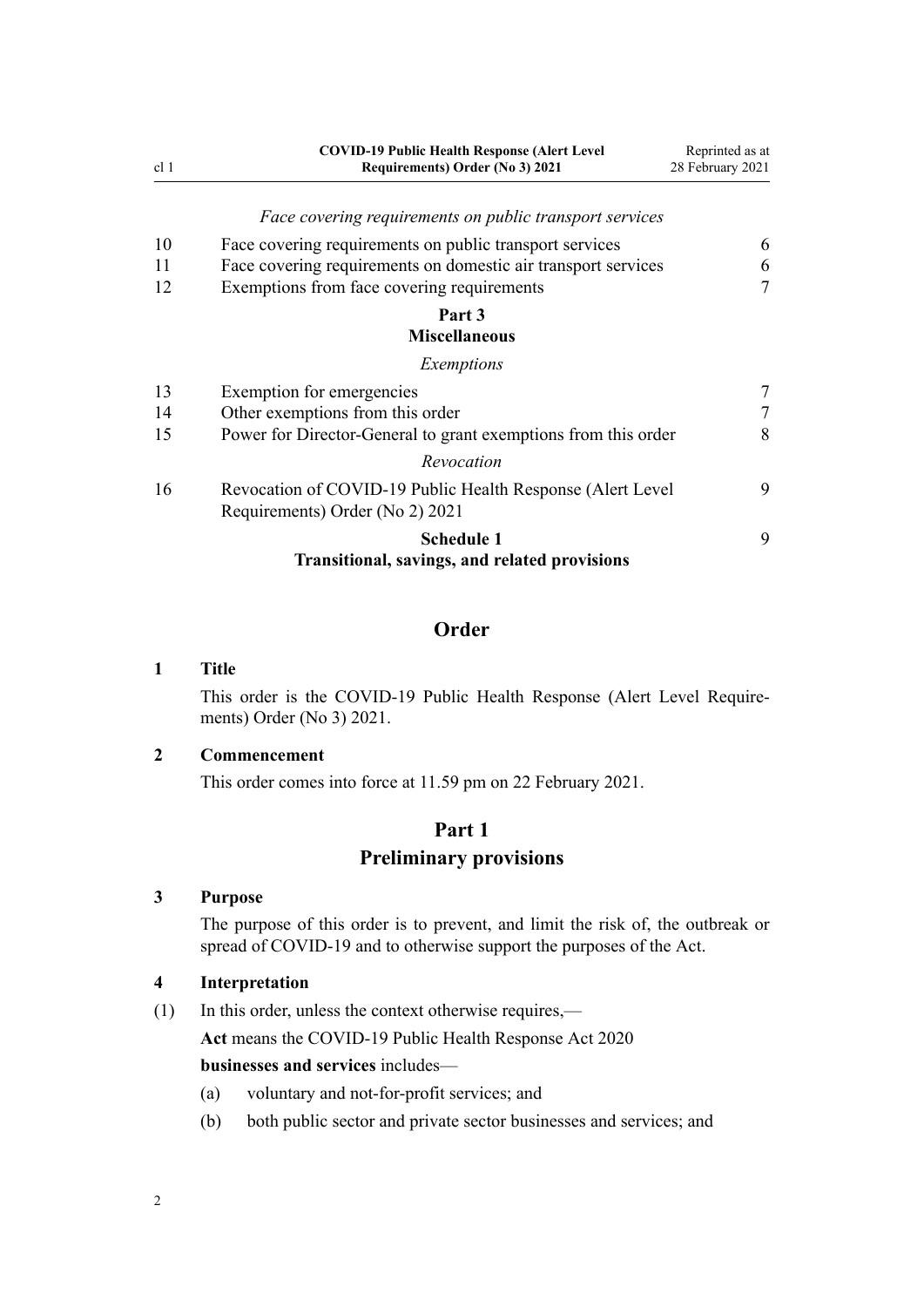- (c) businesses and services that provide space for other businesses and services to operate within (for example, shopping malls and marketplaces); and
- (d) businesses and services that provide facilities or venues for events or activities if people pay to attend an event or participate in an activity or pay to hire a facility or venue; and
- (e) the playing of sports professionally or semi-professionally

**category A social service** means a service provided under the [Oranga Tamariki](http://legislation.govt.nz/pdflink.aspx?id=DLM147087) [Act 1989,](http://legislation.govt.nz/pdflink.aspx?id=DLM147087) and other social services provided to support persons to maintain critical well-being and as crisis support for people who are unsafe or homeless

#### **defined space**—

Reprinted as at 28 February 2021

- (a) means any single indoor space or outdoor space (*see* subclause (2)); and
- (b) if there is more than 1 space in any premises, means a space described in paragraph (a) for which there are systems and processes in operation that ensure, so far as is reasonably practicable, that persons using the space (other than workers) do not intermingle at a distance closer than 2 metres with other persons using, entering, or leaving the premises

**face covering** means a covering of any type that covers the nose and mouth of a person

**health service** has the same meaning as in [section 5\(1\)](http://legislation.govt.nz/pdflink.aspx?id=DLM203321) of the Health Practitioners Competence Assurance Act 2003

**Isolation and Quarantine Order** means the [COVID-19 Public Health](http://legislation.govt.nz/pdflink.aspx?id=LMS401666) [Response \(Isolation and Quarantine\) Order 2020](http://legislation.govt.nz/pdflink.aspx?id=LMS401666)

**managers of a private school** has the same meaning as in [section 10\(1\)](http://legislation.govt.nz/pdflink.aspx?id=LMS171311) of the Education and Training Act 2020

**Maritime Border Order** means the [COVID-19 Public Health Response](http://legislation.govt.nz/pdflink.aspx?id=LMS403465) [\(Maritime Border\) Order \(No 2\) 2020](http://legislation.govt.nz/pdflink.aspx?id=LMS403465)

#### **person in control**,—

- (a) in relation to a defined space or premises (other than a vehicle in use as part of a public transport service),—
	- (i) means a person who manages or controls the defined space or premises; and
	- (ii) includes—
		- (A) any occupier of the defined space or premises; and
		- (B) if a facility or venue of a business or service is hired for an event or activity, that business or service; and
- (b) in relation to a public transport service,—
	- (i) means a person who carries on the business of operating the public transport service; but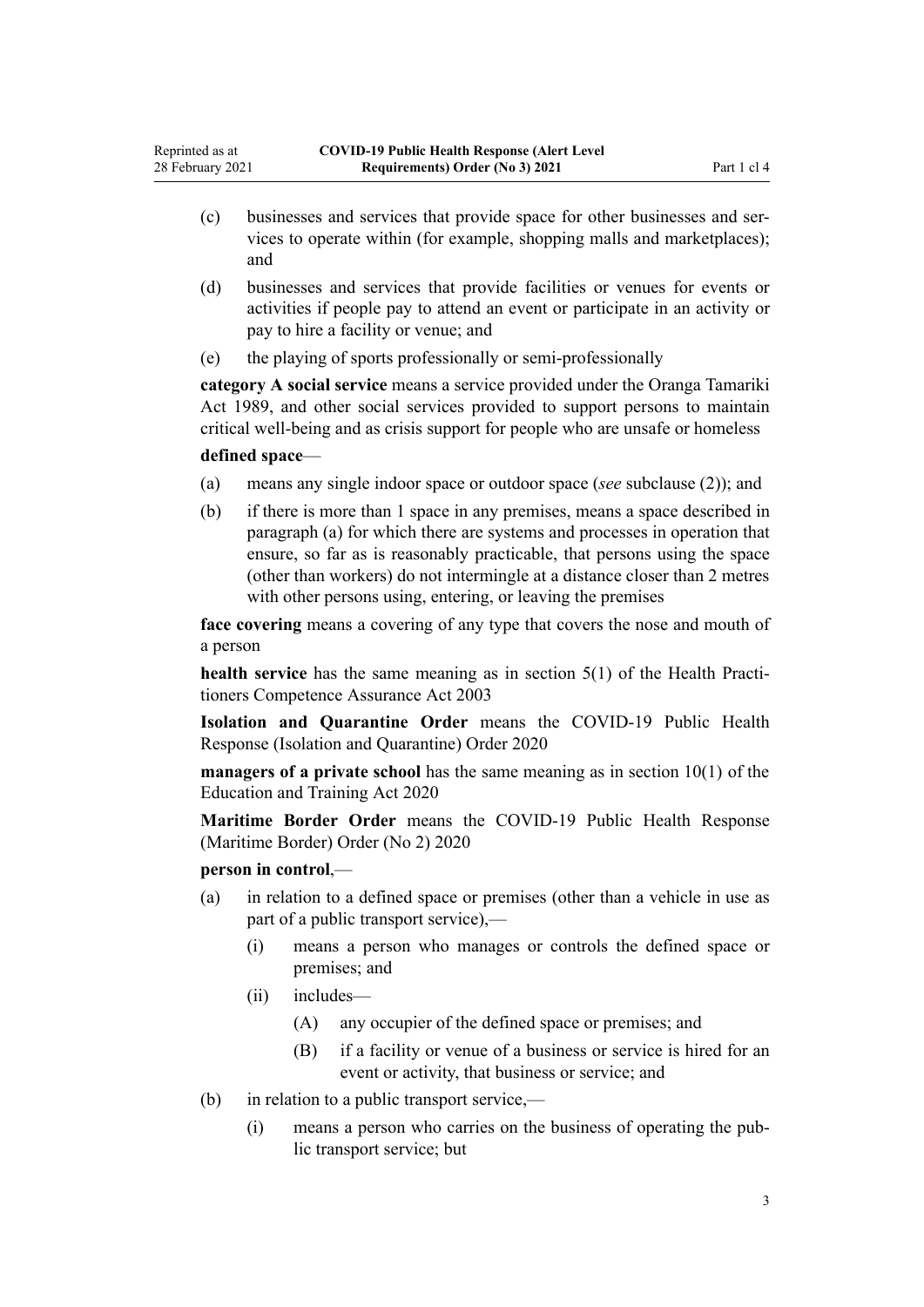(ii) excludes a person who drives or operates a vehicle in use as part of that service (unless the driver or operator is also a person described in subparagraph (i))

**premises** includes any commercial premises, private premises, or vehicle

#### **public transport service**—

- (a) means a service for the carriage of passengers for hire or reward that is available to the public generally; but
- (b) excludes a service for the carriage of passengers for hire or reward that is hired for the purposes of—
	- (i) a business or service; or
	- (ii) a social gathering; and
- (c) always includes a service of the kind described in paragraph (a) that is provided by means of a small passenger service vehicle

**QR code** means a unique identifying code issued by the New Zealand Government for the purpose of enabling contact tracing

**school board** has the same meaning as in [section 7\(1\)\(d\)](http://legislation.govt.nz/pdflink.aspx?id=DLM329641) of the Crown Entities Act 2004

**school transport service** means the carriage of passengers for hire or reward that is contracted or funded by the Ministry of Education, local authorities, school boards, managers of a private school, or Auckland Transport for the sole or primary purpose of transporting children to and from school

**small passenger service vehicle** has the same meaning as in [section 2\(1\)](http://legislation.govt.nz/pdflink.aspx?id=DLM433619) of the Land Transport Act 1998

**vehicle** includes a vessel, train, tram, ship, or aircraft

**worker** means, in relation to a business or service, any person who carries out work in any capacity for that business or service (whether paid or unpaid)

#### **workplace**—

- (a) means premises where work is being carried out, or is customarily carried out, for a business or service; and
- (b) includes premises where a worker goes, or is likely to be, while at work.
- (2) For the purpose of the definition of defined space in subclause  $(1)$ ,—
	- (a) an indoor space or outdoor space is a **single space** if there are walls (whether permanent or temporary) that substantially divide that space from other spaces:
	- (b) an outdoor space is also a **single space** if there is at least 2 metres that separates all people in that space from other people who are outside that space.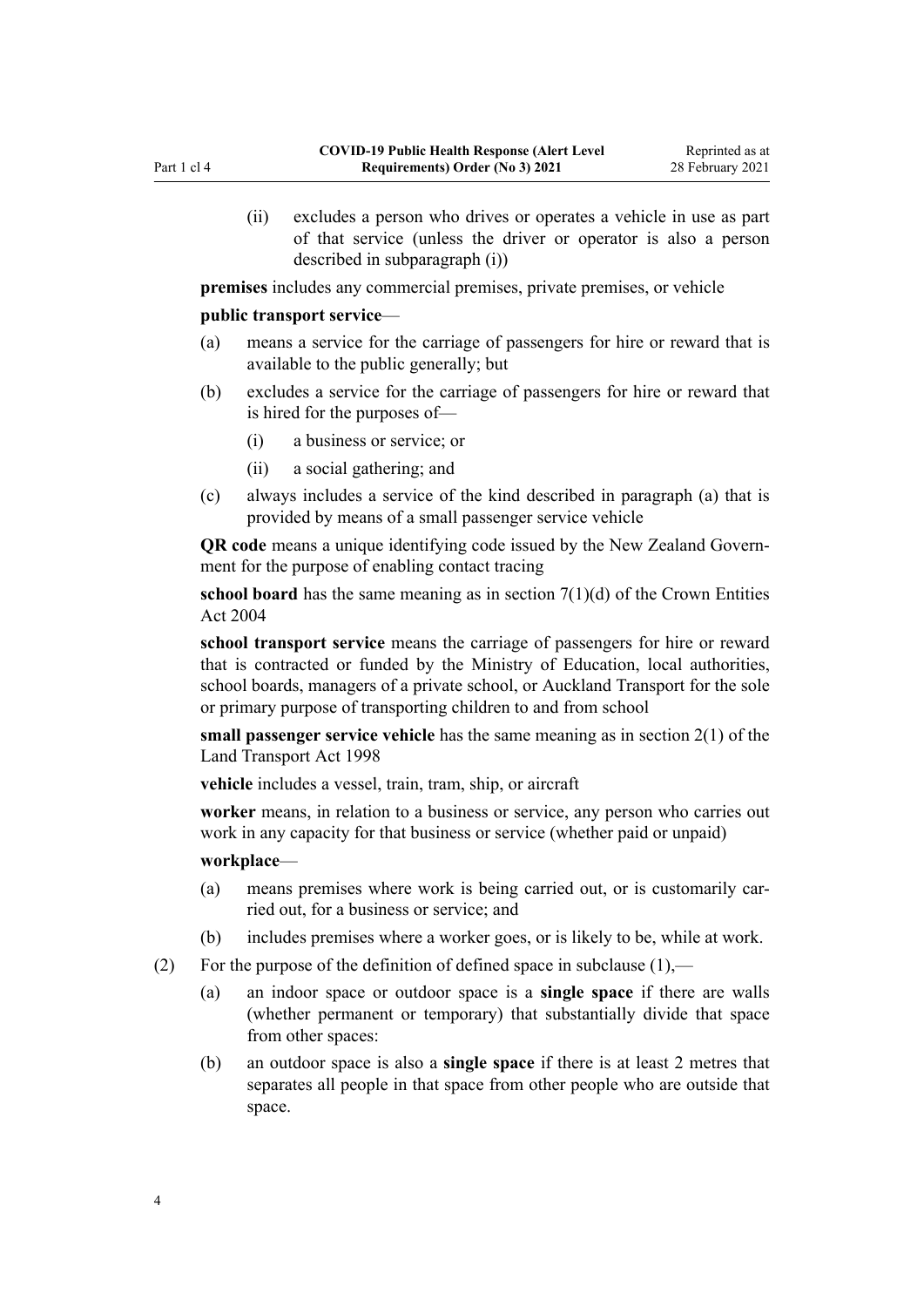# <span id="page-4-0"></span>**5 How requirements apply to businesses and services**

- (1) A reference in this order to a requirement applying to a business or service applies that requirement to the person who carries on that business or service.
- (2) A requirement that applies in relation to a particular activity is a requirement that applies to a business or service to the extent that the activity is carried out by the business or service.
- (3) If more than 1 business or service operates in the same, or shared, premises (for example, a shopping mall, a marketplace, or a cafe that operates in an office building), each of those businesses and services must comply with all of the requirements in this order to the extent that they apply to that business or service or its activities.

#### **6 Transitional, savings, and related provisions**

The transitional, savings, and related provisions set out in [Schedule 1](#page-8-0) have effect according to their terms.

#### **7 Application of order**

This order applies to the whole of New Zealand.

# **Part 2**

# **Alert level 1 requirements to prevent outbreak or spread of COVID-19**

#### *QR codes*

# **8 Display of QR codes in workplaces**

- (1) A person in control of a workplace must ensure that a copy of a QR code for the workplace is displayed in a prominent place at or near the main entrance of the workplace.
- (2) However, subclause (1)—
	- (a) does not apply if the workplace is a vehicle; and
	- (b) applies to the workplace of a business or service that is in a dwelling house only if—
		- (i) customers or clients of the business or service customarily enter the dwelling house; or
		- (ii) workers of the business or service customarily enter the dwelling house (and those workers are not residents of the dwelling house or providing a category A social service).
- (3) A breach of subclause (1) is an infringement offence for the purposes of [section](http://legislation.govt.nz/pdflink.aspx?id=LMS344200) [26\(3\)](http://legislation.govt.nz/pdflink.aspx?id=LMS344200) of the Act.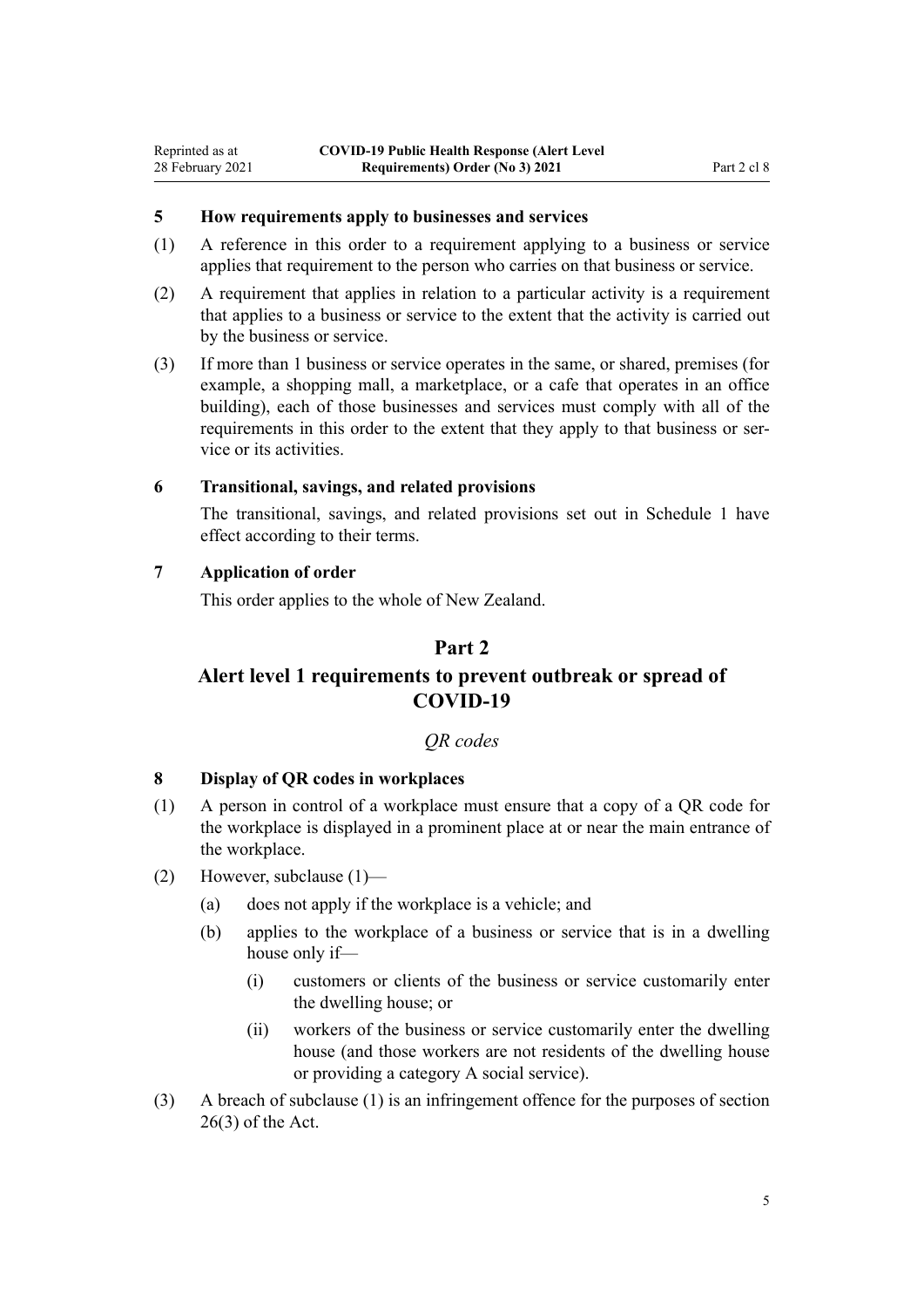# <span id="page-5-0"></span>**9 Display of QR codes on public transport services**

- (1) A person in control of a public transport service must ensure that a copy of a QR code is displayed in a prominent place on or inside any vehicle that is in use as part of that service.
- (2) However, subclause (1) does not apply in relation to a public transport service if all persons using the service are required to supply their contact details in order to use the service.
- (3) In subclause (1), **public transport service** excludes a school transport service.
- (4) In subclause (2), **contact details** means—
	- (a) the name of the person; and
	- (b) a telephone number that may be used to easily contact the person.
- (5) A breach of subclause (1) is an infringement offence for the purposes of [section](http://legislation.govt.nz/pdflink.aspx?id=LMS344200) [26\(3\)](http://legislation.govt.nz/pdflink.aspx?id=LMS344200) of the Act.

*Face covering requirements on public transport services*

#### **10 Face covering requirements on public transport services**

- (1) Every person must wear a face covering while on board a vehicle that is in use as part of a public transport service.
- (2) However, subclause (1) does not apply—
	- (a) to a person who is a passenger on a small passenger service vehicle; or
	- (b) to a ferry service carrying passengers between the North Island and the South Island; or
	- (c) to air transport; or
	- (d) to a school transport service; or
	- (e) in the circumstances set out in [clause 12](#page-6-0).
- (3) A breach of subclause (1) is an infringement offence for the purposes of [section](http://legislation.govt.nz/pdflink.aspx?id=LMS344200) [26\(3\)](http://legislation.govt.nz/pdflink.aspx?id=LMS344200) of the Act.

#### **11 Face covering requirements on domestic air transport services**

- (1) Every person must wear a face covering while on board a vehicle that is in use as part of a domestic air transport service.
- (2) However, subclause (1) does not apply in the circumstances set out in [clause](#page-6-0) [12.](#page-6-0)
- (3) In this clause, **domestic air transport service** means a public transport service that is transporting persons by air transport between places that are both in New Zealand.
- (4) A breach of subclause (1) is an infringement offence for the purposes of [section](http://legislation.govt.nz/pdflink.aspx?id=DLM434556) [26\(3\)](http://legislation.govt.nz/pdflink.aspx?id=DLM434556) of the Act.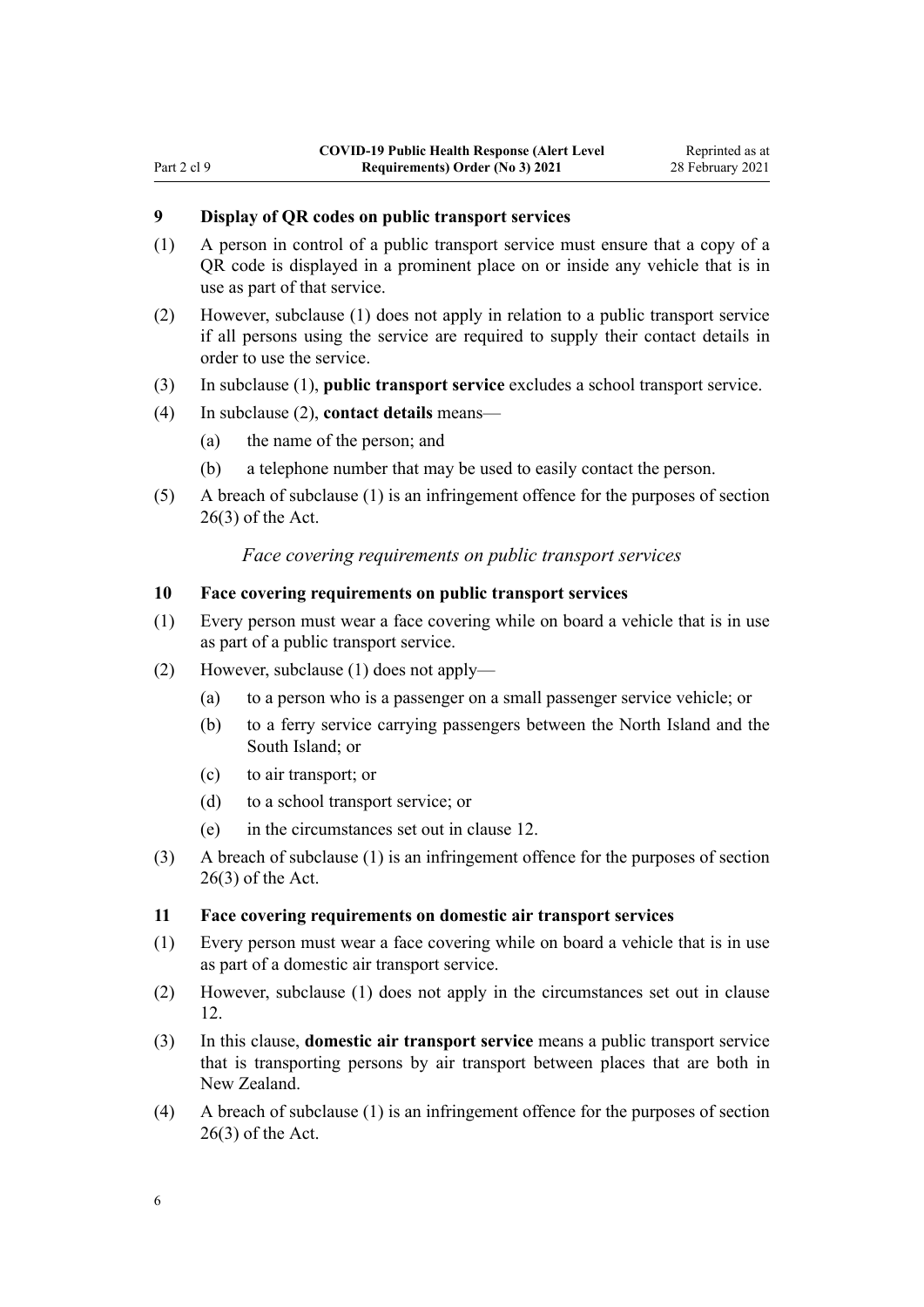# **12 Exemptions from face covering requirements**

Clauses  $10(1)$  and  $11(1)$  do not apply if—

(a) there is an emergency; or

<span id="page-6-0"></span>Reprinted as at 28 February 2021

- (b) wearing a face covering is not safe in all of the circumstances; or
- (c) the person is in a defined space or an enclosed space that is separate from the passenger area; or
- (d) the person is communicating with a person who is deaf or hard of hearing and visibility of the mouth is essential for communication; or
- (e) the person is asked to remove the face covering to ascertain identity; or
- (f) removal of, or not wearing, the face covering is otherwise required or authorised by law; or
- (g) the person is under the age of 12 years; or
- (h) the person has a physical or mental illness or condition or disability that makes wearing a face covering unsuitable; or
- (i) the person needs to remove the face covering to take medicine; or
- (j) the person needs to remove the face covering to eat or drink (if eating or drinking is permitted by the conditions of carriage on the relevant service).

#### **Part 3**

#### **Miscellaneous**

#### *Exemptions*

#### **13 Exemption for emergencies**

Nothing in this order prevents any person from assisting in, or responding to, an emergency.

#### **14 Other exemptions from this order**

Nothing in this order applies—

- (a) to border services (including law enforcement activities related to border services) provided by Immigration New Zealand, the New Zealand Customs Service, Maritime New Zealand, or the Ministry for Primary Industries:
- (b) to the provision of health services:
- (c) to residential centres (including care and protection and youth justice residences), family homes, and group homes (including family group homes and community-based remand centres) that are approved or recognised for the time being by the chief executive of Oranga Tamariki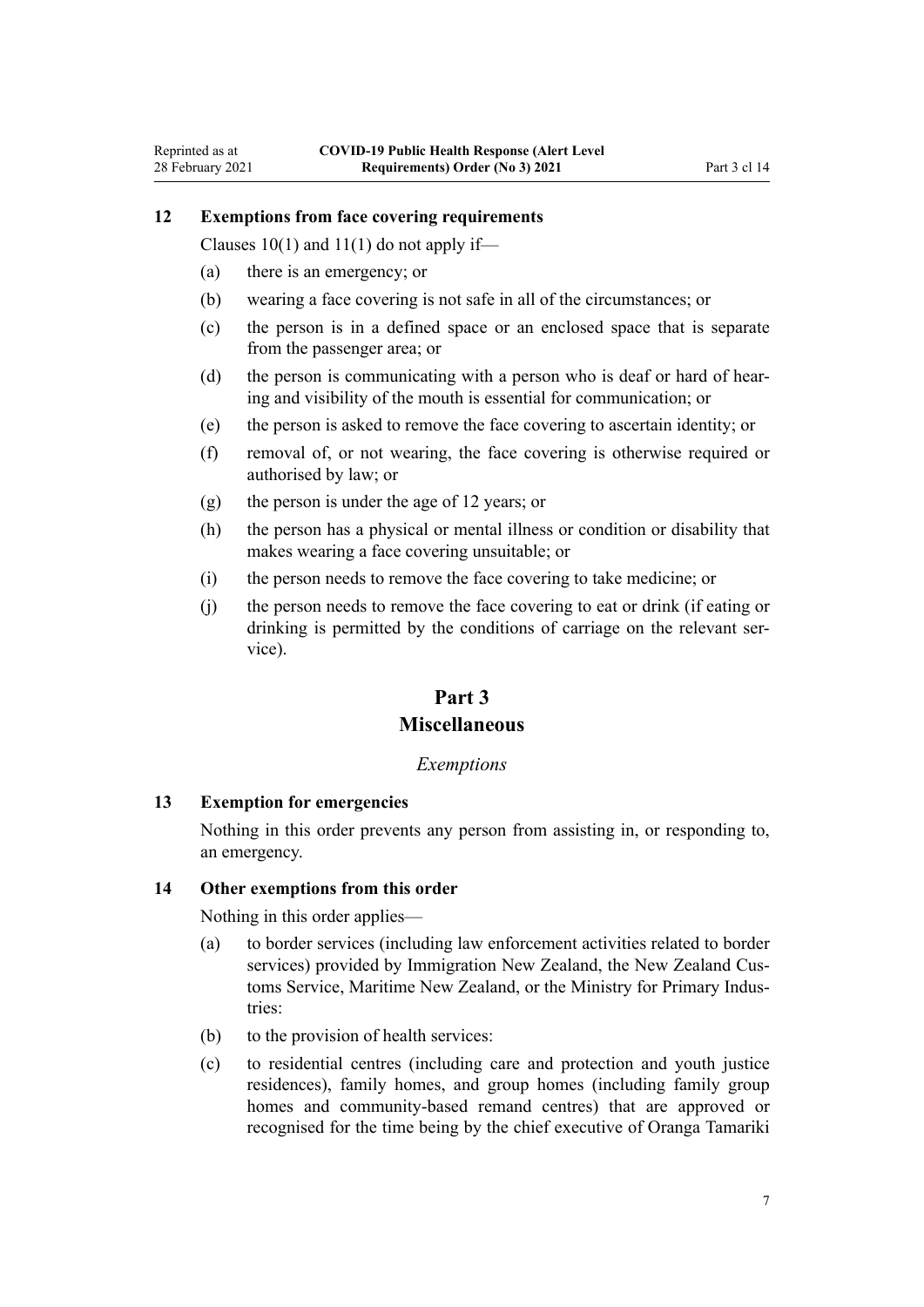<span id="page-7-0"></span>as a place of care or treatment for the purposes of the [Oranga Tamariki](http://legislation.govt.nz/pdflink.aspx?id=DLM147087) [Act 1989:](http://legislation.govt.nz/pdflink.aspx?id=DLM147087)

- (d) within a corrections prison as defined in [section 3\(1\)](http://legislation.govt.nz/pdflink.aspx?id=DLM294857) of the Corrections Act 2004 or any premises managed by or on behalf of the Department of Corrections:
- (e) to custodial or detention services managed by the New Zealand Police, the Department of Corrections, or the Ministry of Justice, or within a courthouse:
- (f) to the administration of sentences and orders by the Department of Corrections or on its behalf:
- (g) to people being transported for the purposes of the Department of Corrections and New Zealand Police fulfilling their purposes and performing their functions and duties:
- (h) to the New Zealand Parole Board:
- (i) to the New Zealand Security Intelligence Service:
- (j) to the Government Communications Security Bureau:
- (k) to the New Zealand Defence Force:
- (l) to the New Zealand Police:
- (m) to Fire and Emergency New Zealand:
- (n) to civil defence emergency management services provided by the National Emergency Management Agency and Civil Defence Emergency Management Groups:
- (o) to managed isolation or quarantine services for COVID-19 or to people while they are required to be in isolation or quarantine in accordance with either of the following:
	- (i) the Isolation and Quarantine Order:
	- (ii) the Maritime Border Order:
- (p) to workers carrying out any business or service referred to in any of paragraphs (a) to (o):
- (q) to people who are enforcement officers carrying out their functions and exercising their powers under the Act.

### **15 Power for Director-General to grant exemptions from this order**

- (1) The Director-General may exempt any class of persons, businesses, services, or goods (or any person, business, service, or goods) from the application of any provision of this order or from the requirement to comply with any provision of this order in accordance with this clause.
- (2) The Director-General may grant an exemption if satisfied that—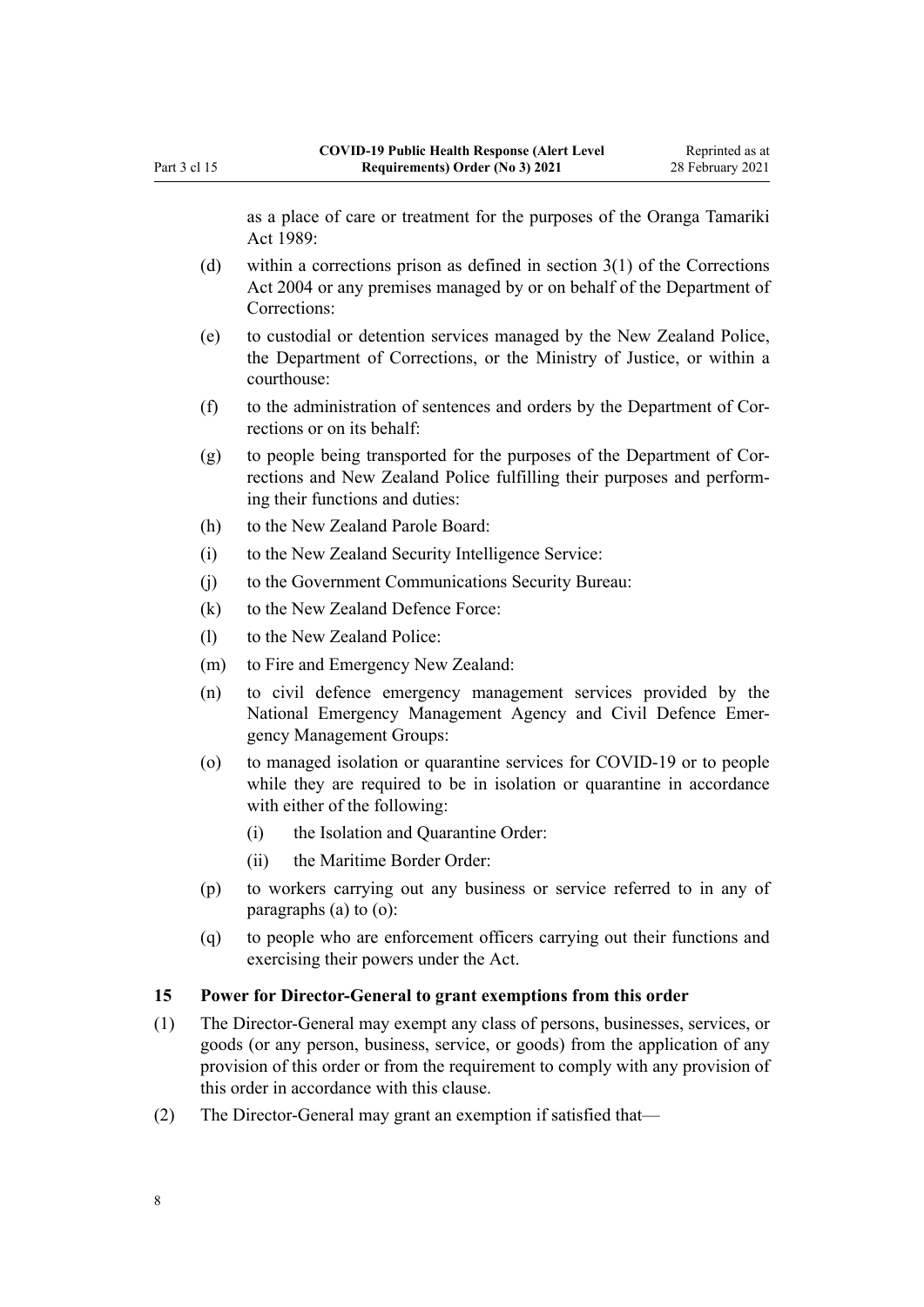- <span id="page-8-0"></span>(a) the exemption is necessary or desirable in order to promote the purposes of the Act or the purposes of this order; and
- (b) the extent of the exemption is not broader than is reasonably necessary to address the matters that gave rise to the exemption.
- (3) The Director-General may impose conditions on the exemption as the Director-General considers necessary.
- (4) An exemption for any specified person, business, service, or goods must be notified in writing to—
	- (a) the applicant; and
	- (b) in the case of an exemption for any specified person, business, or service, the exempt person or business.
- (5) An exemption for any class of persons, businesses, services, or goods must—
	- (a) be published on a publicly accessible Internet site maintained by or on behalf of the New Zealand Government; and
	- (b) be notified in the *Gazette*.

### *Revocation*

# **16 Revocation of COVID-19 Public Health Response (Alert Level Requirements) Order (No 2) 2021**

The [COVID-19 Public Health Response \(Alert Level Requirements\) Order \(No](http://legislation.govt.nz/pdflink.aspx?id=LMS453804) [2\) 2021](http://legislation.govt.nz/pdflink.aspx?id=LMS453804) (LI 2021/7) is revoked.

# **Schedule 1**

# **Transitional, savings, and related provisions**

[cl 6](#page-4-0)

# **Part 1**

# **Provisions relating to this order as made**

# **1 Interpretation**

In this Part, **commencement** means the date on and time at which this order commences.

# **2 Existing exemptions made under COVID-19 Public Health Response (Alert Level Requirements) Order (No 2) 2021**

An exemption granted by the Director-General under [clause 34](http://legislation.govt.nz/pdflink.aspx?id=LMS453937) of the COVID-19 Public Health Response (Alert Level Requirements) Order (No 2) 2021 that is in force immediately before commencement continues in force on and after commencement as if it had been granted under [clause 15](#page-7-0) of this order, and is subject to the same conditions (if any) as applied before commencement.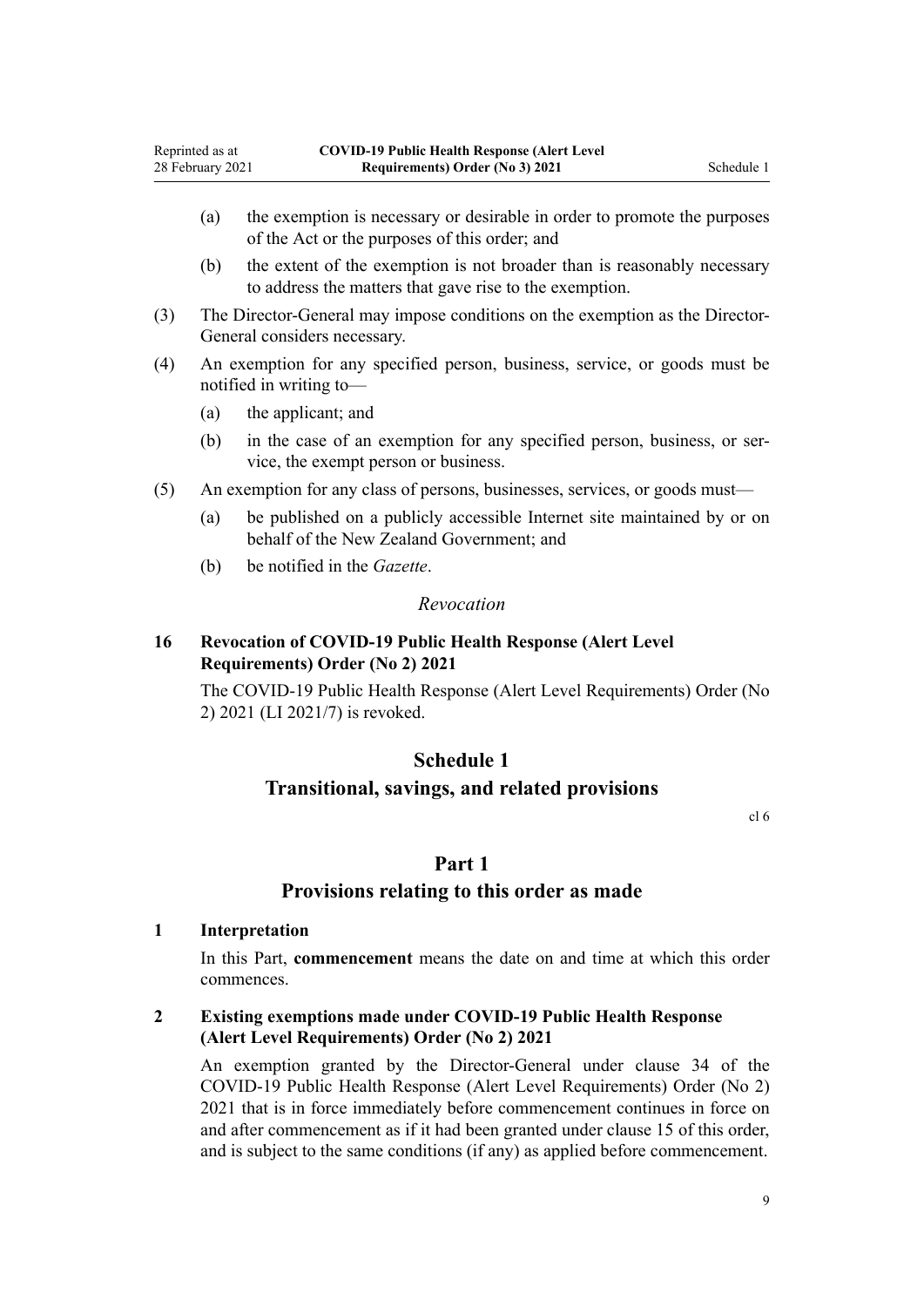# **3 Exemptions continued under COVID-19 Public Health Response (Alert Level Requirements) Order (No 2) 2021**

An exemption granted by the Director-General under [clause 46](http://legislation.govt.nz/pdflink.aspx?id=LMS451847) of the COVID-19 Public Health Response (Alert Level Requirements) Order 2021 that is continued under [clause 3](http://legislation.govt.nz/pdflink.aspx?id=LMS453946) of Schedule 1 of the COVID-19 Public Health Response (Alert Level Requirements) Order (No 2) 2021 and is in force immediately before commencement continues in force on and after commencement as if it had been granted under [clause 15](#page-7-0) of this order, and is subject to the same conditions (if any) as applied before commencement.

Dated at Wellington this 22nd day of February 2021.

Hon Chris Hipkins, Minister for COVID-19 Response.

# **Explanatory note**

# *This note is not part of the order, but is intended to indicate its general effect.*

This order replaces the [COVID-19 Public Health Response \(Alert Level Require](http://legislation.govt.nz/pdflink.aspx?id=LMS453804)[ments\) Order \(No 2\) 2021.](http://legislation.govt.nz/pdflink.aspx?id=LMS453804) It moves Auckland from alert level 2 to alert level 1, and keeps the rest of the country at alert level 1. The requirement to wear face coverings on public transport services and domestic air transport services continues to apply throughout the country.

This order comes into force at 11.59 pm on 22 February 2021.

# **Detailed explanation**

*[Part 1](#page-1-0)* of this order sets out the purpose of this order (*see [clause 3](#page-1-0)*) and definitions used in the order (*see [clause 4](#page-1-0)*).

*[Clause 5](#page-4-0)* provides for how the requirements in this order apply to businesses and services.

*[Clause 6](#page-4-0)* refers to the transitional, savings, and related provisions set out in *[Schedule](#page-8-0) [1](#page-8-0)*.

*[Clause 7](#page-4-0)* states that the order applies to the whole of New Zealand.

*Alert level 1 requirements to prevent outbreak or spread of COVID-19*

*[Clauses 8](#page-4-0) and [9](#page-5-0)* set out requirements for unique identifying codes for the purpose of enabling contact tracing (QR codes).

*[Clauses 10 to 12](#page-5-0)* set out face covering requirements on public transport services and domestic air transport services, and exemptions from those requirements.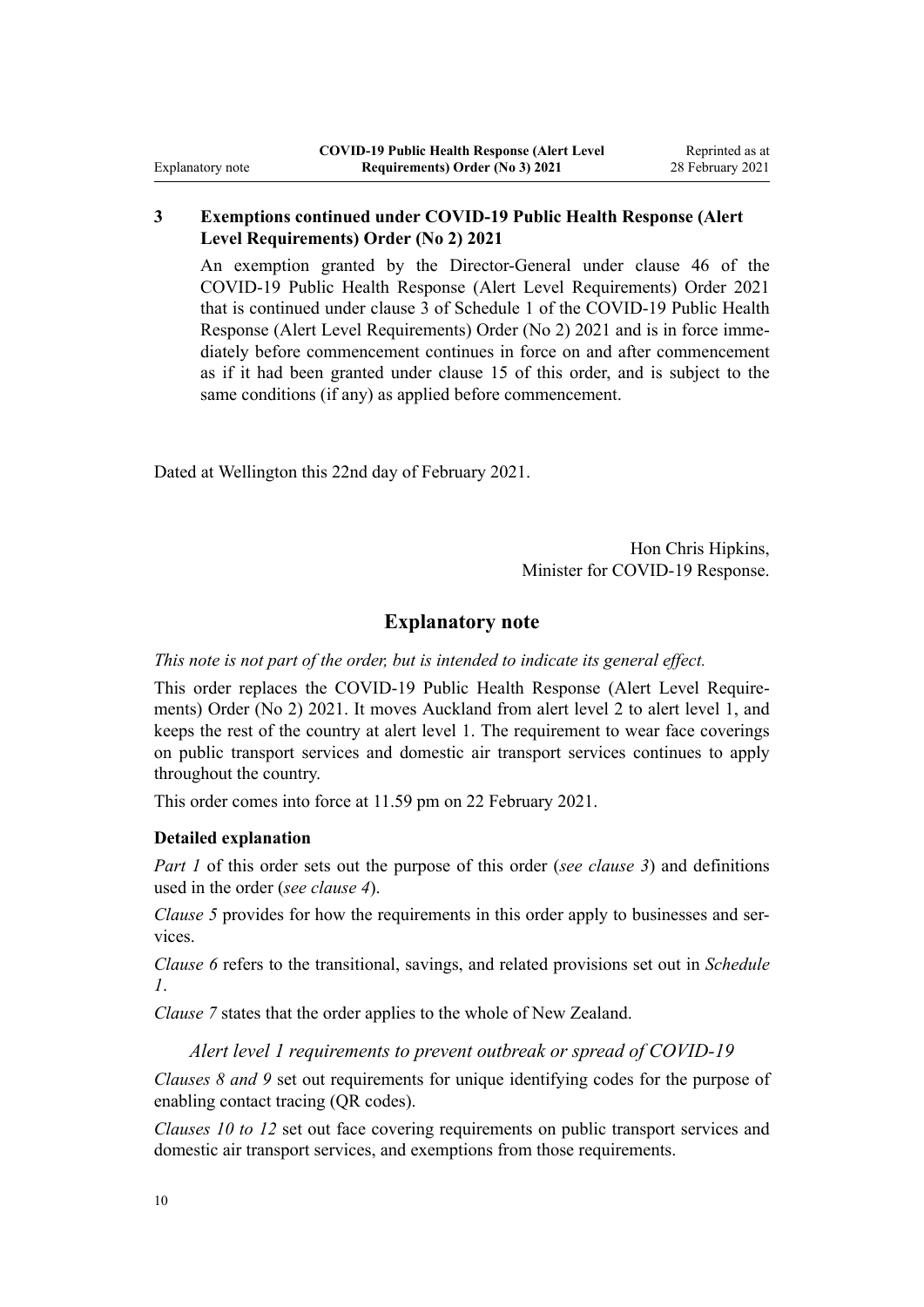#### *Exemptions*

*[Clause 13](#page-6-0)* exempts people assisting in or responding to an emergency from the application of the order.

*[Clause 14](#page-6-0)* sets out other exemptions for specified activities and services.

*[Clause 15](#page-7-0)* empowers the Director-General of Health to grant exemptions from any provision of this order, subject to the Director-General being satisfied that certain criteria are met.

### *Revocation*

*[Clause 16](#page-8-0)* revokes the [COVID-19 Public Health Response \(Alert Level Require](http://legislation.govt.nz/pdflink.aspx?id=LMS453804)[ments\) Order \(No 2\) 2021](http://legislation.govt.nz/pdflink.aspx?id=LMS453804).

# *Schedule*

*[Schedule 1](#page-8-0)* is for transitional, savings, and related provisions.

#### **Approval by resolution required**

This order must be approved by a resolution of the House of Representatives before the expiry of the period described in [section 16\(2\)](http://legislation.govt.nz/pdflink.aspx?id=LMS344186) of the COVID-19 Public Health Response Act 2020. If this does not happen, the order is revoked on the expiry of that period.

Issued under the authority of the [Legislation Act 2012](http://legislation.govt.nz/pdflink.aspx?id=DLM2997643). Date of notification in *Gazette*: 22 February 2021.